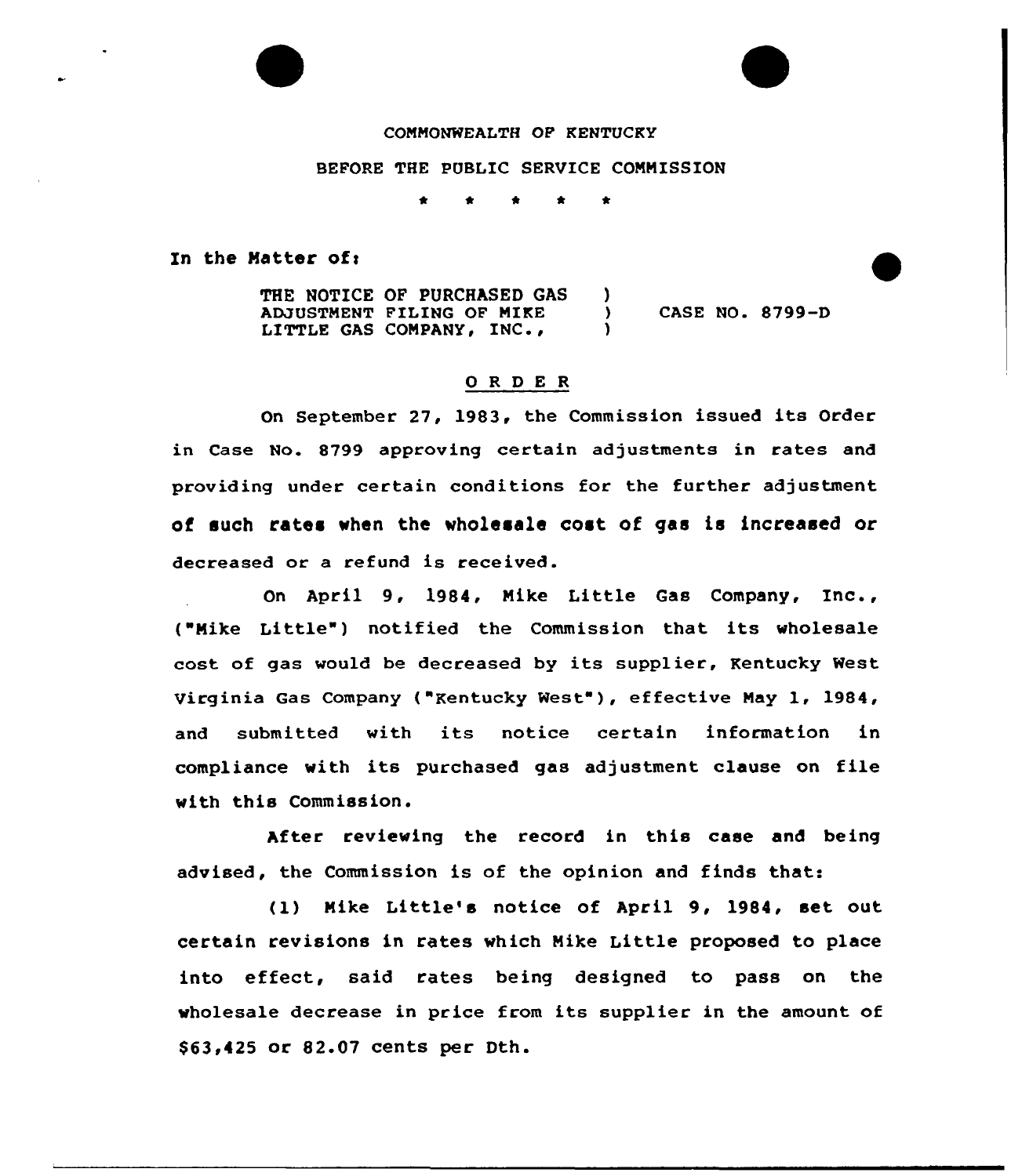



(2) Kentucky West has filed an application for revised rates to be effective Nay 1, 1984, with the Federal Energy Regulatory Commission.

(3) Nike Little's adjustment in rates under the purchased gas adjustment provisions approved by the Commission in its Order in Case No. 8799 dated September 27, 1983, is fair, just and reasonable and in the public interest and should be effective with gas supplied on and after Nay 1, 1984 <sup>~</sup>

IT IS THEREFORE ORDERED that the rates in the Appendix to this Order be and they hereby are authorized effective with gas supplied on and after Nay 1, 1984.

IT IS FURTHER ORDERED that within 30 days of the date of this Order Nike Little shall file with this Commission its revised tariffs setting out the rates authorized herein.

Done at Frankfort, Kentucky, this 19th day of April, 1984.

PUBLIC SERVICE COMMISSION  $\sqrt{C\Delta}$  Chairma Comm<sub>1</sub>

**ATTEST** 

Secretary